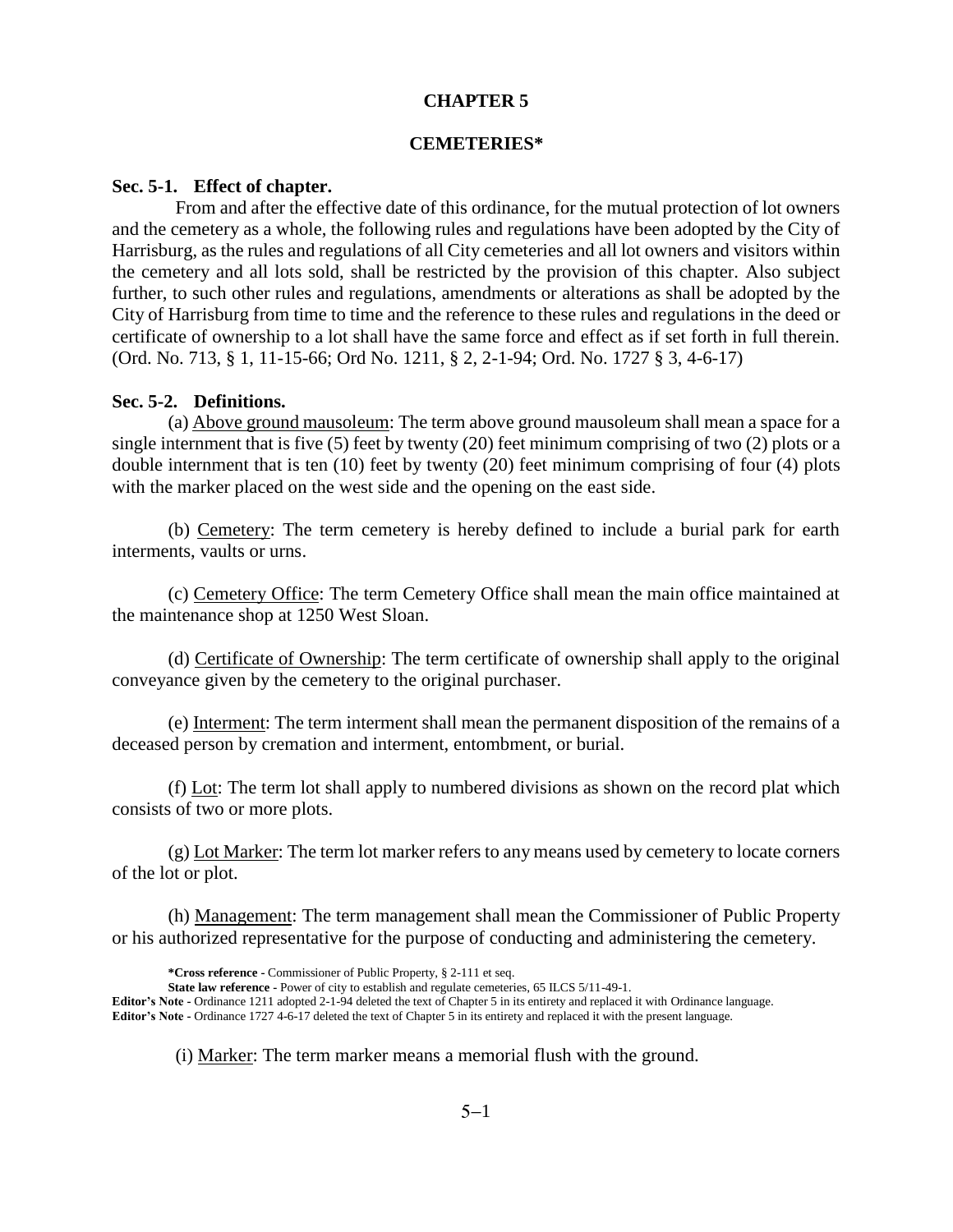(j) Memorial: The term memorial shall include a monument, marker, tablet, headstone, private mausoleum or tomb for family or individual use, tombstone, lot enclosure, urn and crypt and niche place.

(k) Monument: The term monument shall include a tombstone or memorial of granite, marble or other natural stone which shall extend above the surface of the ground.

(l) Plot: The term plot shall apply to a space of sufficient size to accommodate one adult interment approximately five (5) feet by ten (10) feet.

## **Sec. 5-3. General Rules.**

(a) The cemetery office hours shall be Monday through Friday from 7:00 am to 3:00 pm with the exception of the following holidays: New Year's Day, Martin Luther King Day, Presidents' Day, Good Friday, Memorial Day, Fourth of July, Labor Day, Veteran's Day, Thanksgiving Day, the day after Thanksgiving Day, Christmas Eve and Christmas Day.

(b) Employees of the cemetery are not permitted to do any work for lot owners except upon order of the Superintendent but are required to be courteous to all visitors.

(c) All fees or charges for services are payable to the Superintendent or his designee.

(d) Persons within the cemetery shall use only the avenues, roads, walks and alleys, and no one is permitted to walk upon or across lots or lawns unless it be necessary to do so to gain access to one's own lot. The cemetery expressly disclaims liability for any injuries sustained by anyone violating this rule.

(e) Persons visiting the cemetery or attending funerals are prohibited from picking flowers, wild or cultivated, breaking or injuring any tree, shrub or plant, or from writing upon, defacing or injuring any memorials, fence or other structure within the cemetery grounds.

(f) Vehicles must be kept under complete control at all times. When meeting a funeral procession, vehicles must stop until the procession passes. Vehicles must not pass a funeral procession going the same direction. Horns should not be sounded within the cemetery.

(g) The following acts are prohibited:

- 1. Driving any motor vehicle or other vehicle through the gates or in the cemetery at excessive speeds. A speed greater than fifteen (15) miles per hour shall be considered excessive.
- 2. Driving any vehicle across or upon any grave, lot or lawn or parking or leaving the same thereon;
- 3. Parking or leaving any vehicle on any road or driveway within the cemetery at such location or in such position as to prevent any other car or vehicle from passing the same;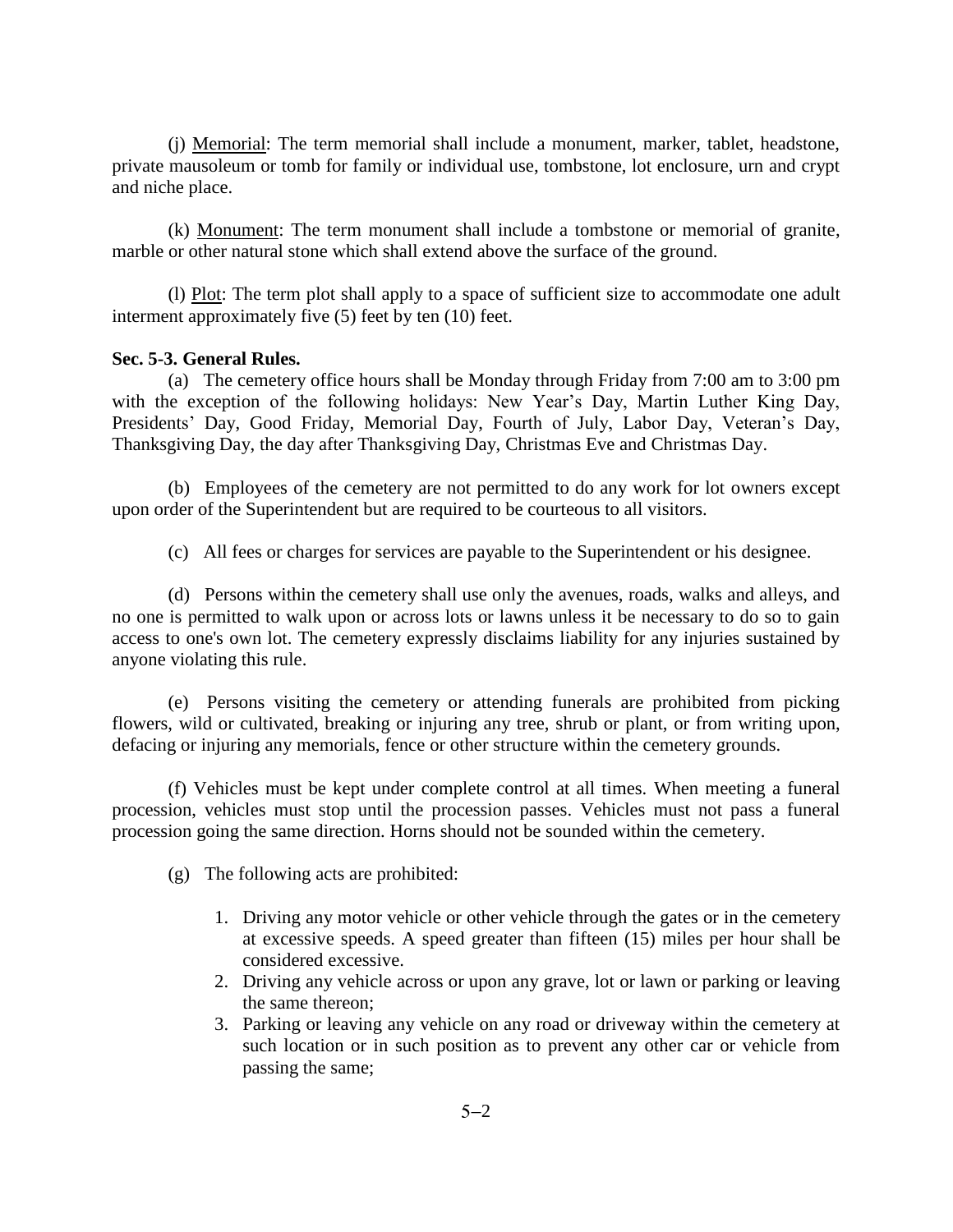- 4. Making a complete or partial reverse turn of any motor vehicle or vehicle on any road or driveway within the cemetery; or
- 5. Driving any motor vehicle through any cemetery except when entering said cemetery to conduct business therein or when directed by a law enforcement officer.

(h) No all-terrain vehicles, motorcycles or motor-driven cycles will be admitted to the cemetery except such as may be in attendance at funerals or on business.

(i) Children under fifteen years of age are not permitted within the cemetery, or its buildings, unless accompanied by a responsible adult.

(j) The placing of boxes, shells, toys, metal designs, ornaments, chairs, settees, vases and similar articles, upon lots may be permitted and, if so, management reserves the right to remove those items which cause additional or undue hardship for management's ability to meet guidelines set forth in Sec. 5-5 of this Chapter.

(1) Flower Regulations:

- No floral decorations are allowed on the ground during mowing season;
- Decorations are allowed in approved vases, hanging baskets, and monument saddles; or
- Management shall remove any decoration which is unsightly or dilapidated.

(k) The following acts are prohibited:

- Loud or boisterous talking;
- Idling or loafing on the grounds or in any of the buildings;
- Bringing lunches or refreshments into the cemetery or consuming them on the grounds;
- Peddling or soliciting the sale of any commodity within the cemetery;
- Placing of signs or notices or advertisements of any kind within the cemetery;
- Bringing dogs into the cemetery or any of its buildings. Exceptions are made for specially trained service animals;
- Bringing firearms into the cemetery except by a military escort accompanying a veteran's funeral or attending memorial services;
- Participating in any recreational activity. However, walking, jogging and bicycling will be allowed on paved or graveled cemetery roadways except during funeral services;
- Disposing of rubbish and trash on drives and paths or in any part of the cemetery grounds except in containers provided at various locations by the cemetery; or
- Any conduct unbecoming a sacred place.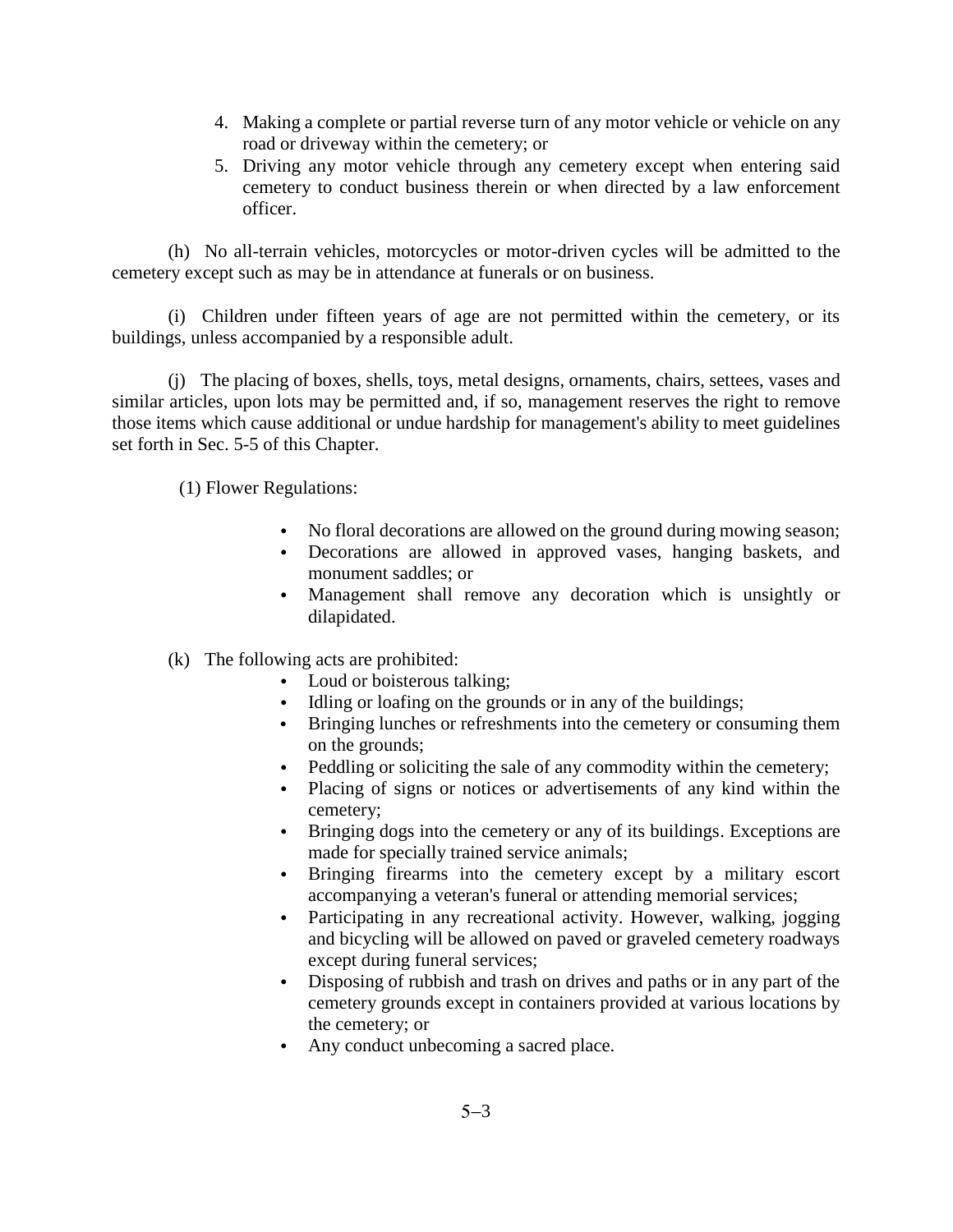#### **State law reference -** Hunting or discharging guns in cemeteries prohibited, 765 ILCS 835/1.

(l) It is the duty of the Public Property Commissioner to see that the rules and regulations are complied with and it is his or her duty to see that order is maintained and to protect and promote the best interests of the cemetery. To that end, he or she is authorized to make temporary additional rules which may be needed, from time to time, to meet emergencies which are not covered by the Rules and Regulations contained in this chapter.

(m) Special cases may arise in which the literal enforcement of a rule may impose unnecessary hardship. The management, therefore, reserves the right to make exceptions, suspensions, or modifications of any of these Rules and Regulations, without notice, and such temporary exception, suspension or modification shall in no way be construed as affecting the general application of such Rules and Regulations.

(n) The City of Harrisburg hereby expressly reserves the right to adopt additional Rules and Regulations or to amend, alter or repeal any rules, regulation, article, section, paragraph or sentence in these Rules and Regulations, at any time. Sufficient notice will be given by the management on any rule change that will create expense, hardship, or inconvenience to lot owners or individuals having business with the cemetery.

### **Sec. 5-4. Lots and lot owners.**

(a) City cemetery lots shall be purchased at the cemetery office. The cemetery Superintendent or his designee is authorized to conduct the sale of such lots. No burial will be allowed on such lot until the purchase price is paid in full.

(b) After payment of the purchase price, the City will issue a deed of conveyance describing the purchased lot.

(c) No lot shall be used for any other purpose than for the burial of the human dead.

(d) No easement or right of interment is granted to any lot owner in any area designated by management as a road, drive, alley or walks.

(e) The right to enlarge, reduce, re-plat or change the boundaries or grading of the cemetery, or a section or sections, from time to time, including the right to modify or change the locations of or remove or regrade roads, drives or walks, or any part thereof is hereby reserved. The right to lay, maintain and operate utilities or alter or change pipe lines or gutters for sprinkling systems, drainage, and etcetera, is also expressly reserved, as well as is the right to use cemetery property not sold to individual lot owners for cemetery purposes, including interment of the dead, or for anything necessary, incidental or convenient thereto. The City of Harrisburg reserves to itself and to those lawfully entitled thereto a perpetual right of ingress and egress over lots for the purpose of passing to and from other lots.

(f) Descriptions of lots will be in accordance with the cemetery plats which are kept on file at the management's office.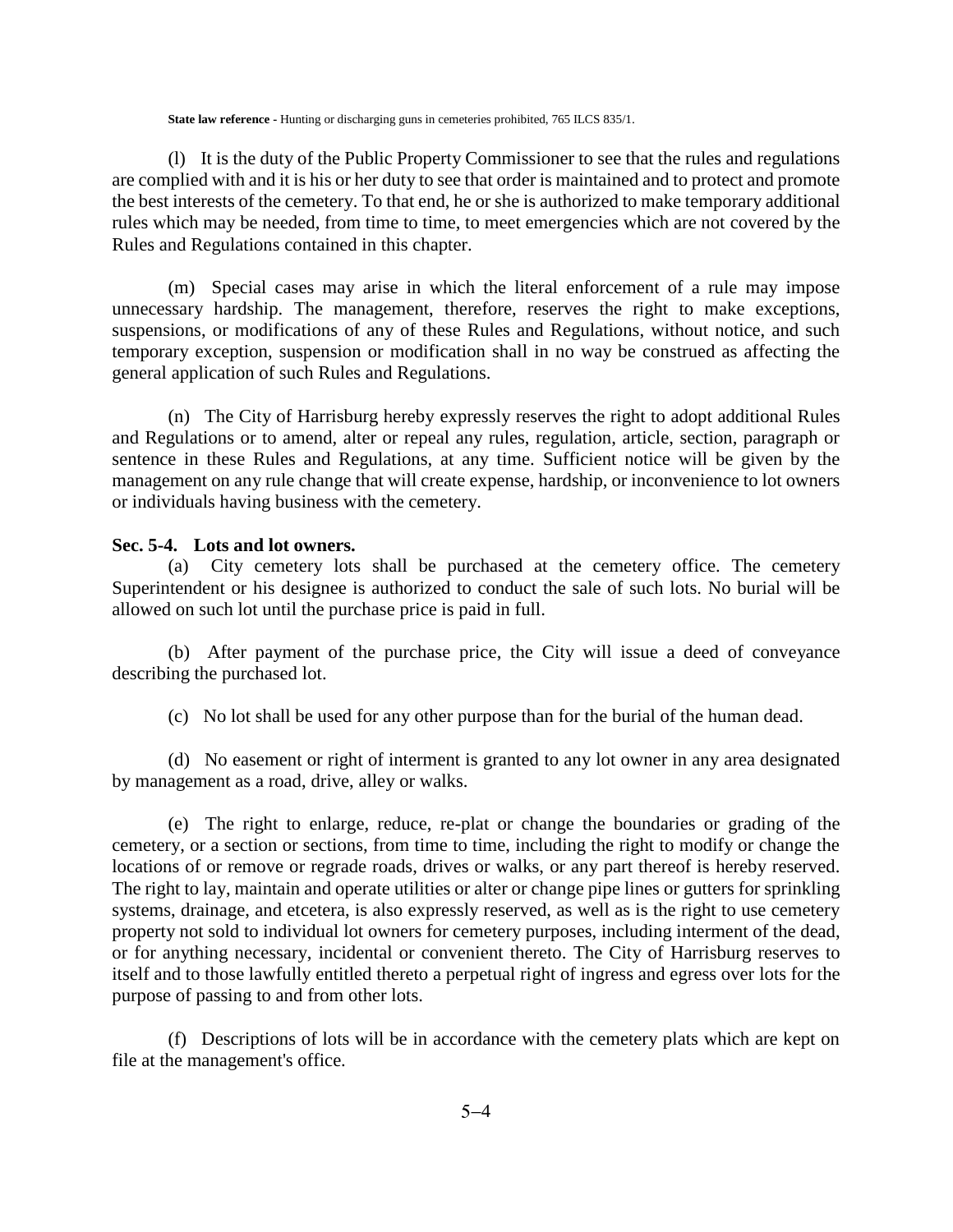(g) Management will take all reasonable precautions to protect lot owners, and the property rights of lot owners, within the Cemetery from loss or damage. But the City disclaims all responsibility for loss or damage from causes beyond its reasonable control, and, especially, from damage caused by the elements, an act of God, common enemy, thieves, vandals, strikers, malicious mischief makers, explosions, unavoidable accidents, invasions, insurrections, riots, or order of any military or civil authority, whether the damage be direct or collateral, other than as herein provided.

(h) The instrument of conveyance of these Rules and Regulations and any amendments thereto constitute the sole agreement between the City of Harrisburg and the lot owner. The statement of any employee or agent, unless confirmed in writing by management, shall in no way bind the City. All lots conveyed by deed and owner of lots are subject to these Rules and Regulations.

# **Sec. 5-5. Care of lots.**

(a) The general care of the cemetery is assumed by management and includes the cutting of the grass at reasonable intervals, the cleaning of the grounds, and the pruning of shrubs and trees within any cemetery.

(b) The general care assumed by management shall in no case mean the maintenance, repair or replacement of any memorial, tomb, or mausoleum placed or erected upon lots, nor the doing of any special or unusual work in the cemetery. Nor does it mean the reconstruction of any marble or granite work on any section or lot, or any portion or portions thereof in the cemetery, caused by the elements, an act of God, common enemy, thieves, vandals, strikers, malicious mischief makers, explosions, unavoidable accidents, invasions, insurrections, riots, or by the order of any military or civil authority, whether the damage be direct or collateral, other than as herein provided.

(c) Management reserves the right to perform cemetery improvement projects that fall outside the scope of general care.

(d) Management will determine, based on operational needs and budgetary constraints, the level of care and personnel required for cemetery maintenance.

#### **Sec. 5-6. Correction of errors.**

The management reserves, and shall have, the right to correct any errors that may be made by it either in making interments, disinterments or removals, or the description, transfer or conveyance of any interment property, either by canceling such conveyance and substituting any conveyance in lieu thereof with other interment property of equal value and similar location as far as possible, or as may be selected by management, or, at the sole discretion of management, by refunding the amount of money paid on account of said purchase. In the event such error shall involve the interment of the remains of any person in such property, the management reserves, and shall have the right to remove or transfer such remains so interred to such other property of equal value and similar location as may be substituted and conveyed in lieu thereof.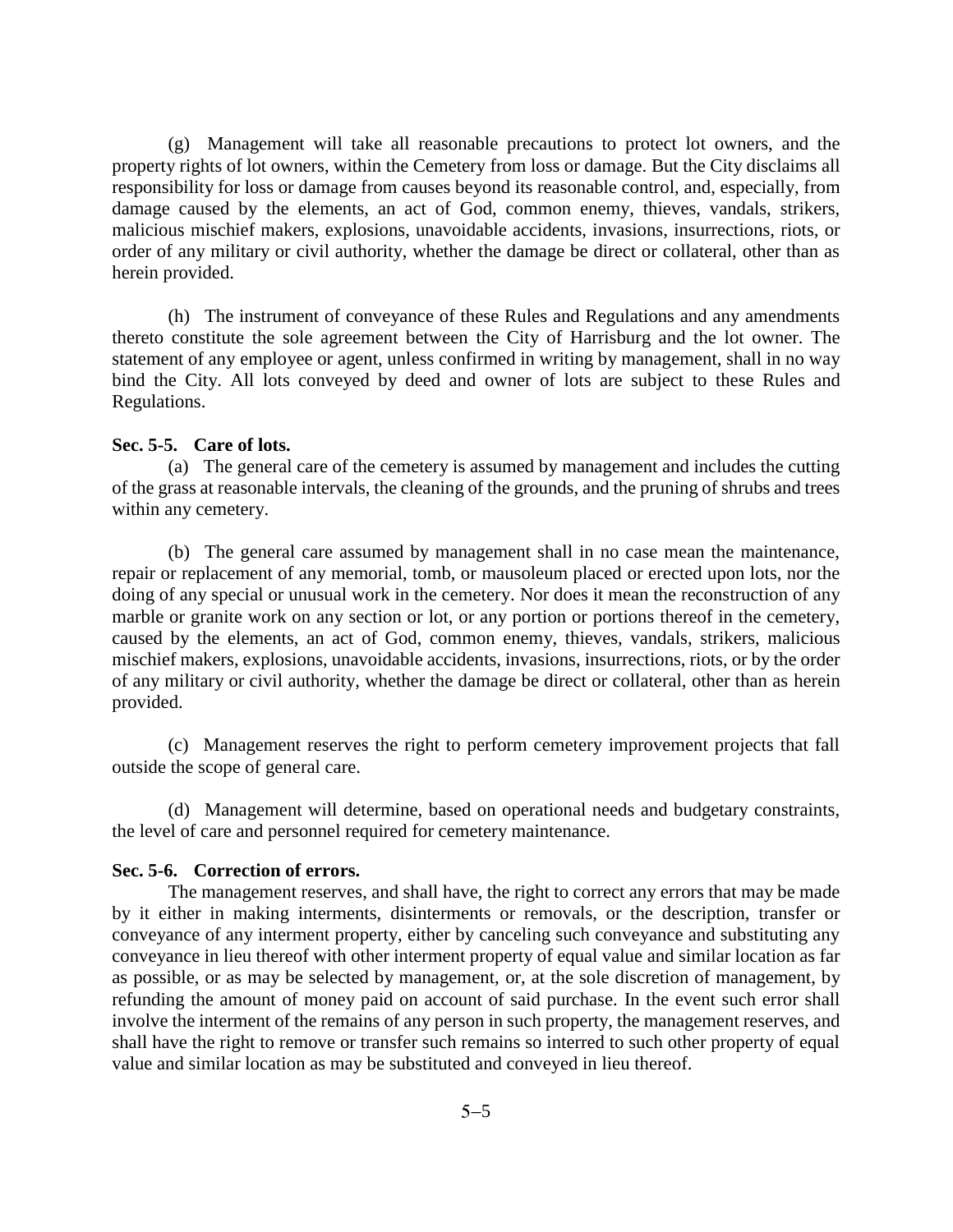## **Sec. 5-7. Descent of titles.**

(a) The laws of the State of Illinois governs the descent of title to cemetery lots as well as other matters pertaining to assignments, conveyances, devises, trust deeds and inalienability. Management will assist any lot owner who desires information or advice on questions pertaining to their lot.

(b) All lots purchased from the City constitute rights in real property and only the names that appear on the records of the City will be recognized as owners. In the case of the death of a cemetery lot owner and the lots are disposed of by will, a certified copy of the will shall be delivered to the City Clerk in order to correct the change in ownership. In the event the decedent dies intestate, a certified copy of proof of heirship shall be presented to the City Clerk's office.

(c) All transfers of ownership of lots shall be in deed form and shall be presented to the City Clerk before a replacement deed will be issued.

(d) A "Release and Indemnification Agreement" may be entered into at the sole discretion of management.

# **Sec. 5-8. Interments, disinterments and removals.**

(a) The cemetery will open for interments, disinterments and removals daily with the exception of Thanksgiving Day and Christmas Day. Disinterments will be Monday through Friday only. (See 5-9 for fee structure.)

(b) Funeral directors, prior to burial, must have all applicable portions of the burial permit satisfied and on file with the City Clerk's office.

(c) When an interment is to be made in a lot, the physical on sight location must be made by management to locate the correct lot for interment.

(d) The cemetery Superintendent and the employees of the City are the only persons permitted to open plots.

(e) All charges for interments, disinterments and removals in connection therewith, shall be paid to the Superintendent or his designee who will issue a receipt therefore.

(f) All indebtedness due the City must be paid before or at the time the interment will be made.

(g) The right is reserved by management to insist upon at least twenty-four hours' notice prior to any interment and at least one week prior notice to any disinterment or removal. Disinterments will be done during times of favorable ground conditions only.

(h) All disinterments will be conducted through a licensed funeral director.

(i) All interments, disinterments, and removals must be made at the time and in the manner as set forth by management and based upon the fees established by the City (See 5-9 for fee structure.)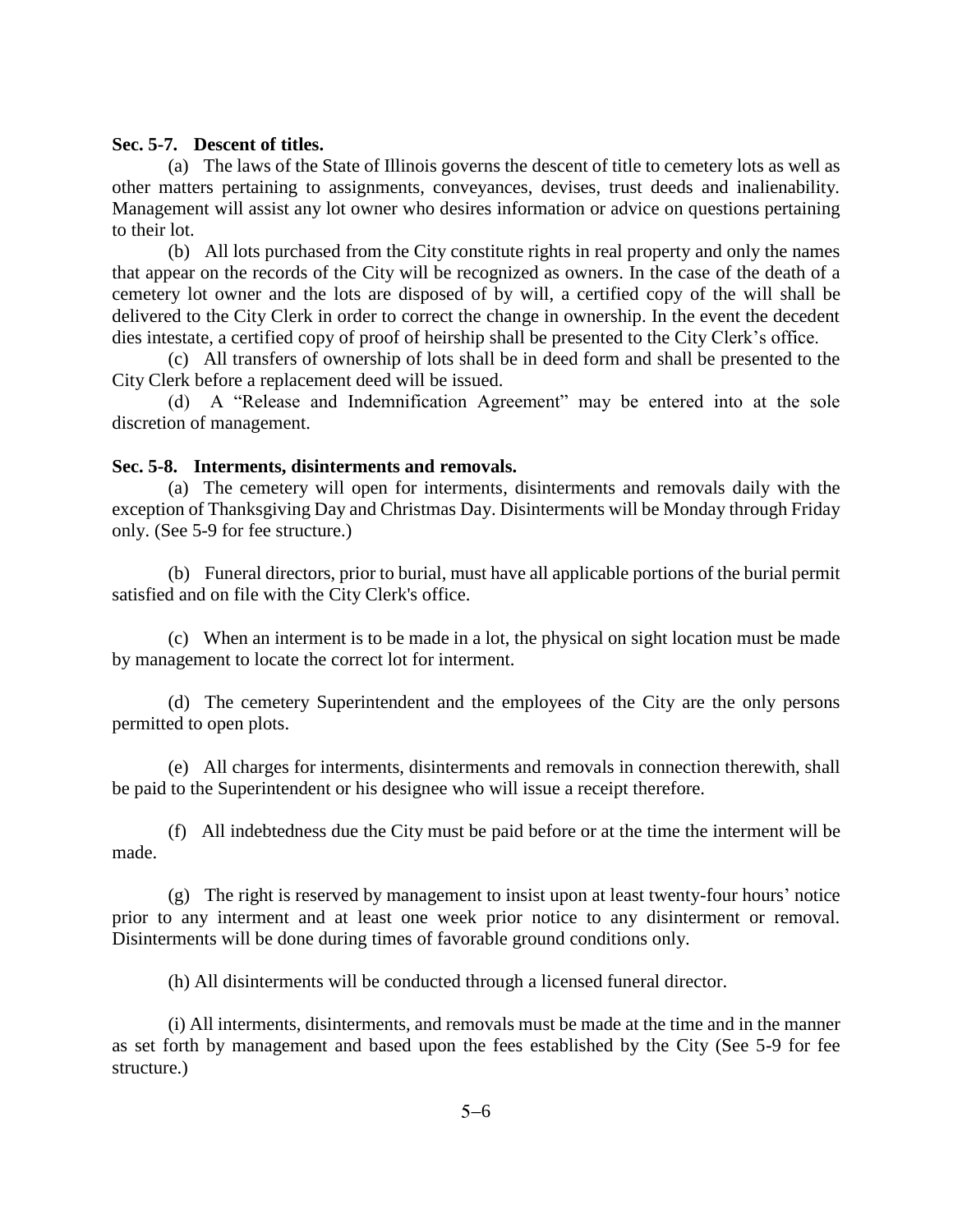(j) Besides being subject to the Rules and Regulations set forth in this chapter, all interments, disinterments, and removals are made subject to the orders and laws of the properly constituted public authorities.

(k) The City is not responsible for any order given by telephone or for any mistake occurring from the want of precise and proper instructions as to the particular space, size of grave, and location in a lot where interment is desired. On site location must be made by management when determining the proper lot for interment.

(l) The City will not be liable for the burial permit nor the identity of the person sought to be interred.

# **Sec. 5.9. Burial permits and fees.**

- (a) Management shall supply a burial permit application form.
- (b) The following fees are hereby set forth:

# *Grave Openings:*

| <i><u>UTAVE Openings.</u></i>               |  |
|---------------------------------------------|--|
| Monday through Friday until 3:00 pm\$500.00 |  |
|                                             |  |
|                                             |  |
| Sunday and Holidays until 3:00 pm\$700.00   |  |
|                                             |  |
|                                             |  |
|                                             |  |

Burial Permit Only.....................................................\$100.00

There will be no graves opened or serviced on Thanksgiving Day or Christmas Day. There will be no grave openings after 3:00 pm on Saturday, Sunday or Holidays. Holidays are New Year's Day, Martin Luther King Day, Presidents' Day, Good Friday, Easter, Memorial Day, Fourth of July, Labor Day, Veteran's Day, Thanksgiving Day, the day after Thanksgiving Day, Christmas Eve and Christmas Day.

## **Sec. 5-10 Plants and shrubs.**

(a) Management will maintain, as may be practicable, the planting of trees and shrubs, to preserve and maintain landscape features, but does not undertake to maintain individual planting or urns or plants.

(b) There shall be no individual beds of shrubbery or flowers allowed on the grounds except by special permission of the Commissioner of Public Property.

(c) Management shall not be responsible for any kind of plantings damaged by the elements, vandals, thieves or by other causes beyond its control. The management shall have the further authority to remove all floral designs, flowers, weeds, trees, as in the judgment of management they become unsightly, dangerous, detrimental, or diseased, or when they do not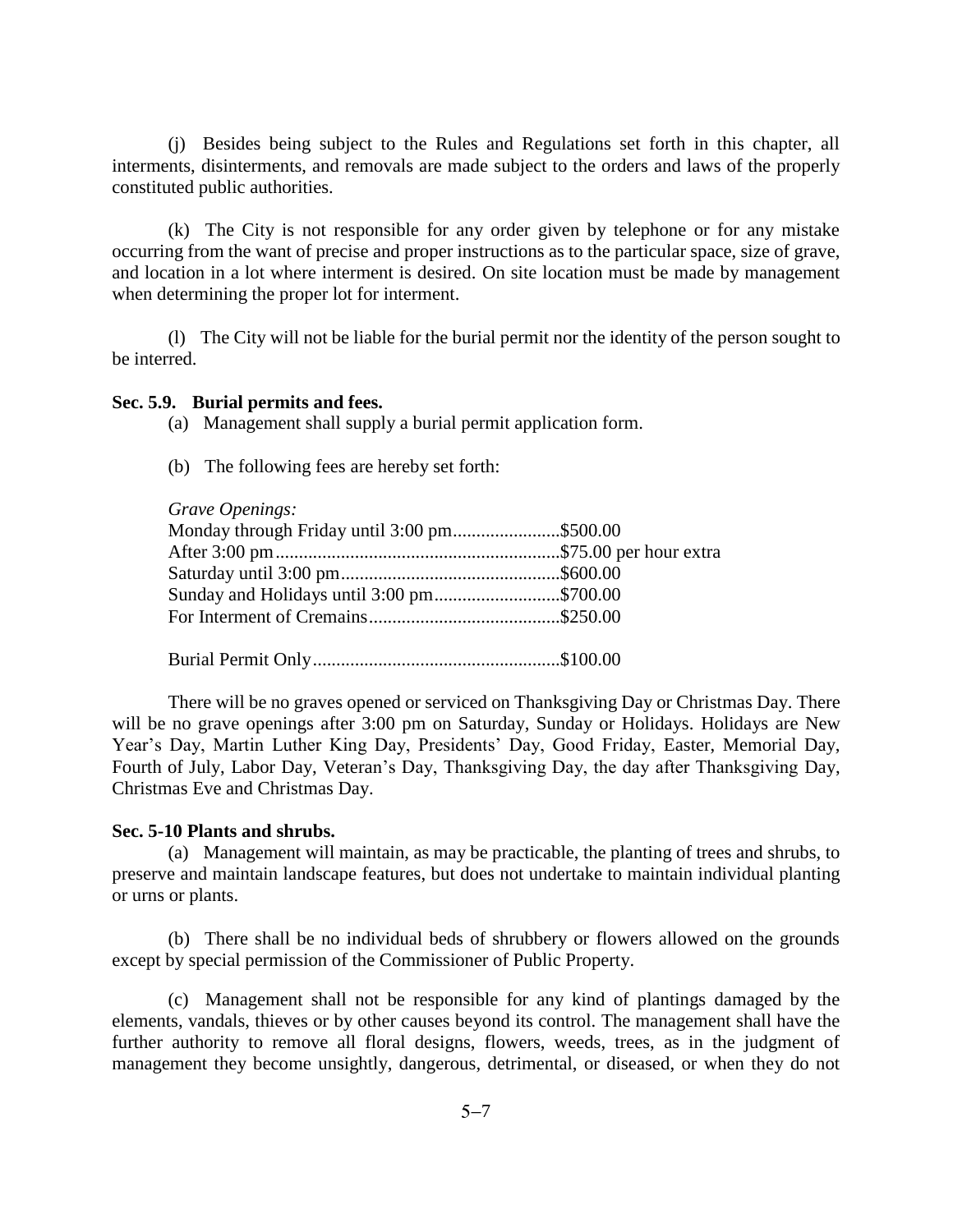conform to the standard maintained.

(d) Management shall not be liable for floral pieces, baskets, or frames in which or to which, such floral pieces are used for services held in the cemetery.

(e) Management reserves the right to prevent the removal of any flowers, floral designs, trees, shrubs, plants, or herbage, that management has planted or cares for.

**Cross reference -** City tree ordinance, § 9.5-11 et seq. **State law reference -** Injuring trees in cemeteries, 765 ILCS 835/1.

# **Sec. 5-11. Enforcement of rules.**

Management is hereby empowered to enforce all Rules and Regulations and to exclude from the cemetery any person violating same. Management shall have charge of the grounds and buildings including the conduct of funerals, traffic, employees, lot owners and visitors and at all times shall have supervision and control of all persons in the cemetery. Persons committing serious violations of cemetery rules are subject to arrest.

# **Sec. 5-12. Specifications for memorial work and memorial design.**

(a) Only one central or family memorial should be placed on a family lot.

(b) Mausoleums or tombs either wholly or partially above the ground will be constructed only in lots designated by management.

(c) Plans, specifications and location of the mausoleum or tomb on a lot are subject to approval of management.

(d) Work of any description will cease while a funeral or interment is being conducted nearby. It is also required that trucks and workmen withdraw to a reasonable distance from the location of the funeral service.

(e) Soliciting is not permitted in any cemetery.

(f) Monuments, markers, mausoleums and tombs shall be of quality granite, marble or other natural stone.

(g) Monument retailers and independent stone setters shall agree to set monuments and markers in conformity with cemetery requirements and in accordance with the Trade Standards of proper methods of handling and settings. All joints shall be sealed against moisture with non-staining material.

(h) Guidelines for grave lot dimensions approximately:

Dimensions -